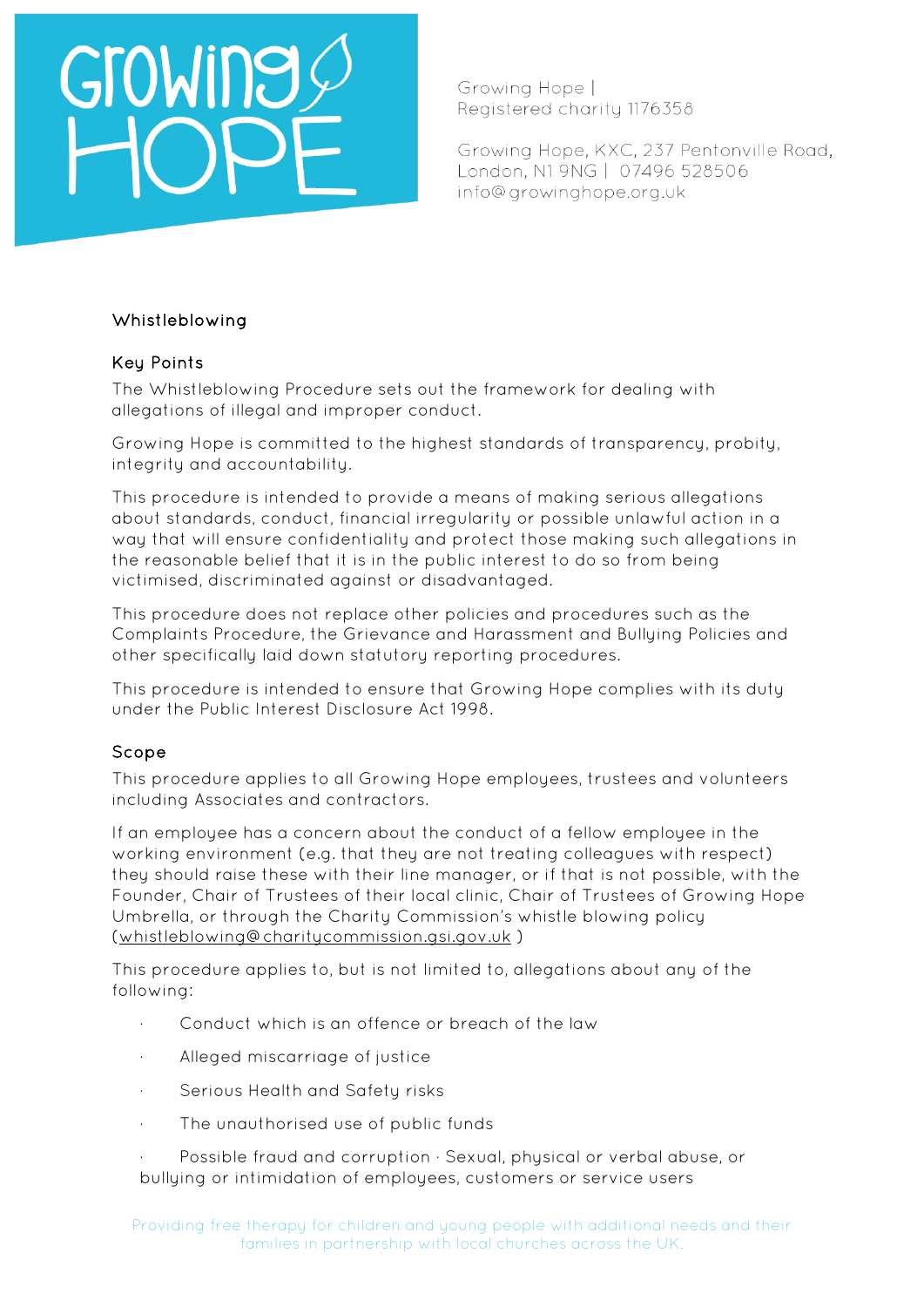# GroWine

Growing Hope I Registered charity 1176358

Growing Hope, KXC, 237 Pentonville Road, London, N1 9NG | 07496 528506 info@growinghope.org.uk

- Abuse of authority
- Other unethical conduct

### Reporting

Contact details for reporting: [naomi@growinghope.org.uk](mailto:naomi@growinghope.org.uk) (If the whistleblowing relates to the CEO please contact the chair of trustees [rebecca.white@growinghope.org.uk](mailto:rebecca.white@growinghope.org.uk) who will pass this immediately onto another trustee).

Growing Hope recognises that the decision to make an allegation can be a difficult one to make. However, whistleblowers who make serious allegations in the reasonable belief that it is in the public interest to do so have nothing to fear because they are doing their duty either to Growing Hope and/or to those for whom Growing Hope or they are providing a service.

Growing Hope will take appropriate action to protect a whistleblower who makes a serious allegation in the reasonable belief that it is in the public interest to do so from any reprisals, harassment or victimisation.

### Confidentiality

All allegations will be treated in confidence and every effort will be made not to reveal a whistleblower's identity unless the whistleblower otherwise requests. However, if the matter is subsequently dealt with through a disciplinary procedure we may ask for a signed statement which can be used for this purpose.

Similarly, if the allegation results in court proceedings then the whistleblower may have to give evidence in open court if the case is to be successful.

Growing Hope will not, without the whistleblower's consent, disclose the identity of a whistleblower to anyone other than a person involved in the investigation/allegation.

### Anonymous Allegations

This procedure encourages whistleblowers to put their name to an allegation wherever possible as anonymous allegations may often be difficult to substantiate/prove. Allegations made anonymously are much less powerful but anonymous allegations will be considered at the discretion of the Founder/Chair of Trustees.

In exercising discretion to accept an anonymous allegation the factors to be taken into account:

- The seriousness of the issue raised
- The credibility of the allegation; and

Providing free therapy for children and young people with additional needs and their families in partnership with local churches across the UK.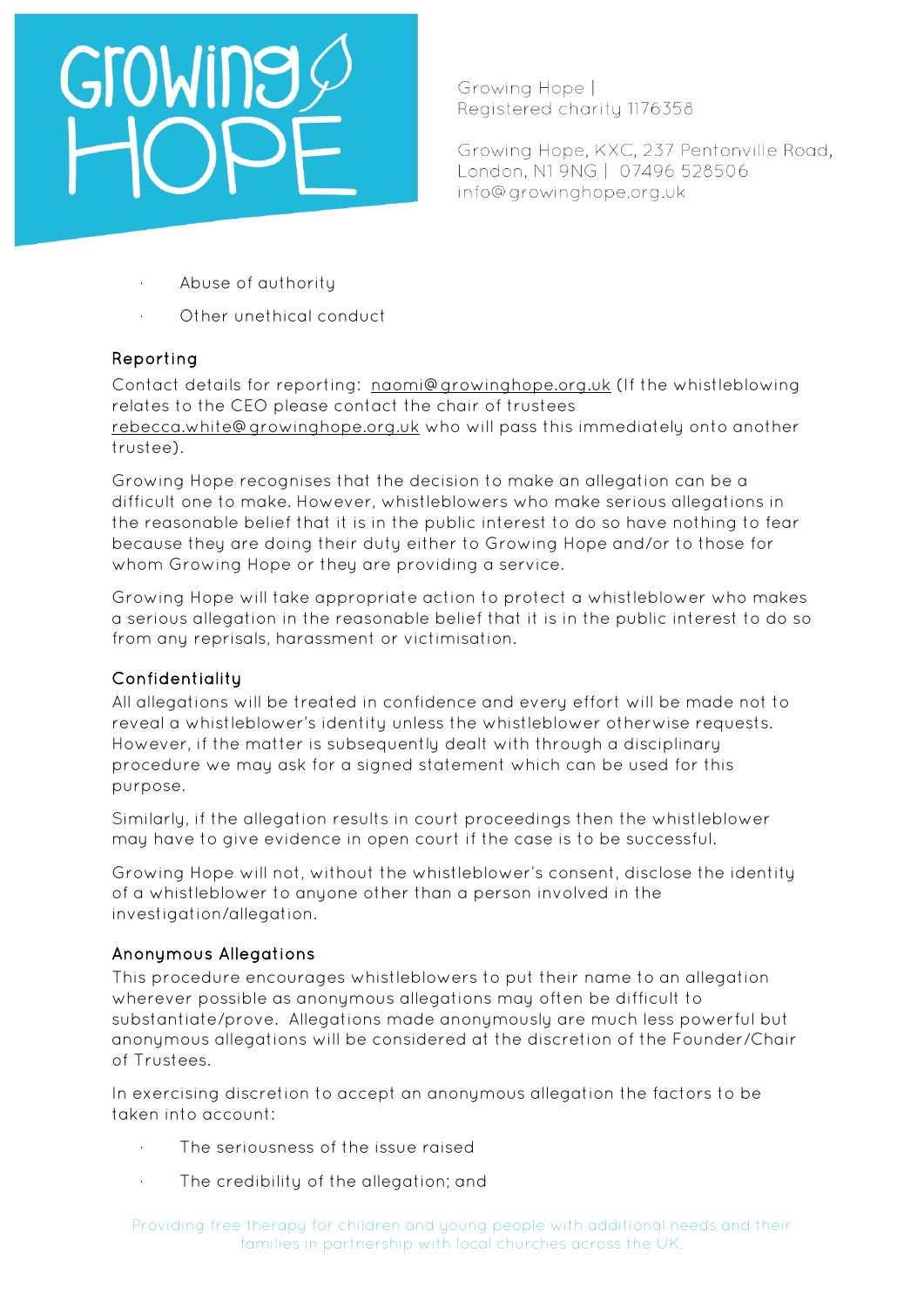# GroWing

Growing Hope I Registered charity 1176358

Growing Hope, KXC, 237 Pentonville Road, London, N1 9NG | 07496 528506 info@growinghope.org.uk

· Whether the allegation can realistically be investigated from factors or sources other than the complainant

## Untrue Allegations

No disciplinary or other action will be taken against a whistleblower who makes an allegation in the reasonable belief that it is in the public interest to do so even if the allegation is not substantiated by an investigation. However, disciplinary action may be taken against a whistleblower who makes an allegation without reasonable belief that it is in the public interest to do so (e.g. making an allegation frivolously, maliciously or for personal gain where there is no element of public interest).

### Procedure for Making an Allegation

It is preferable for allegations to be made to an employee's immediate manager to whom they report. However, this may depend on the seriousness and sensitivity of the issues involved and who is suspected of the malpractice. For example, if the whistleblower believes that management is involved it would be inappropriate to raise it directly with them. The whistleblower may then make an allegation direct to any of the following:

- · Chair of Trustees of Growing Hope Umbrella
- Chair of Trustees of their local Growing Hope clinic

If either of the above receive an allegation he/she will consider the allegation and may discuss with either the Founder or other Trustees. The line manager (or either/or both) of the above, after consideration, will discuss with the whistleblower and if they wish to proceed, the allegation will be investigated.

### **Allegation**

Whether a written or oral report is made it is important that relevant information is provided including:

The name of the person making the allegation and a contact point.

The background and history of the allegation (giving relevant dates and names and positions of those who may be in a position to have contributed to the allegation);

The specific reason for the allegation. Although someone making an allegation will not be expected to prove the truth of any allegations, they will need to provide information to the person they have reported to, to establish that that there are reasonable grounds for the allegation.

Someone making an allegation may be accompanied by another person of their choosing during any meetings or interviews in connection with the allegation. However, if the matter is subsequently dealt with through another procedure the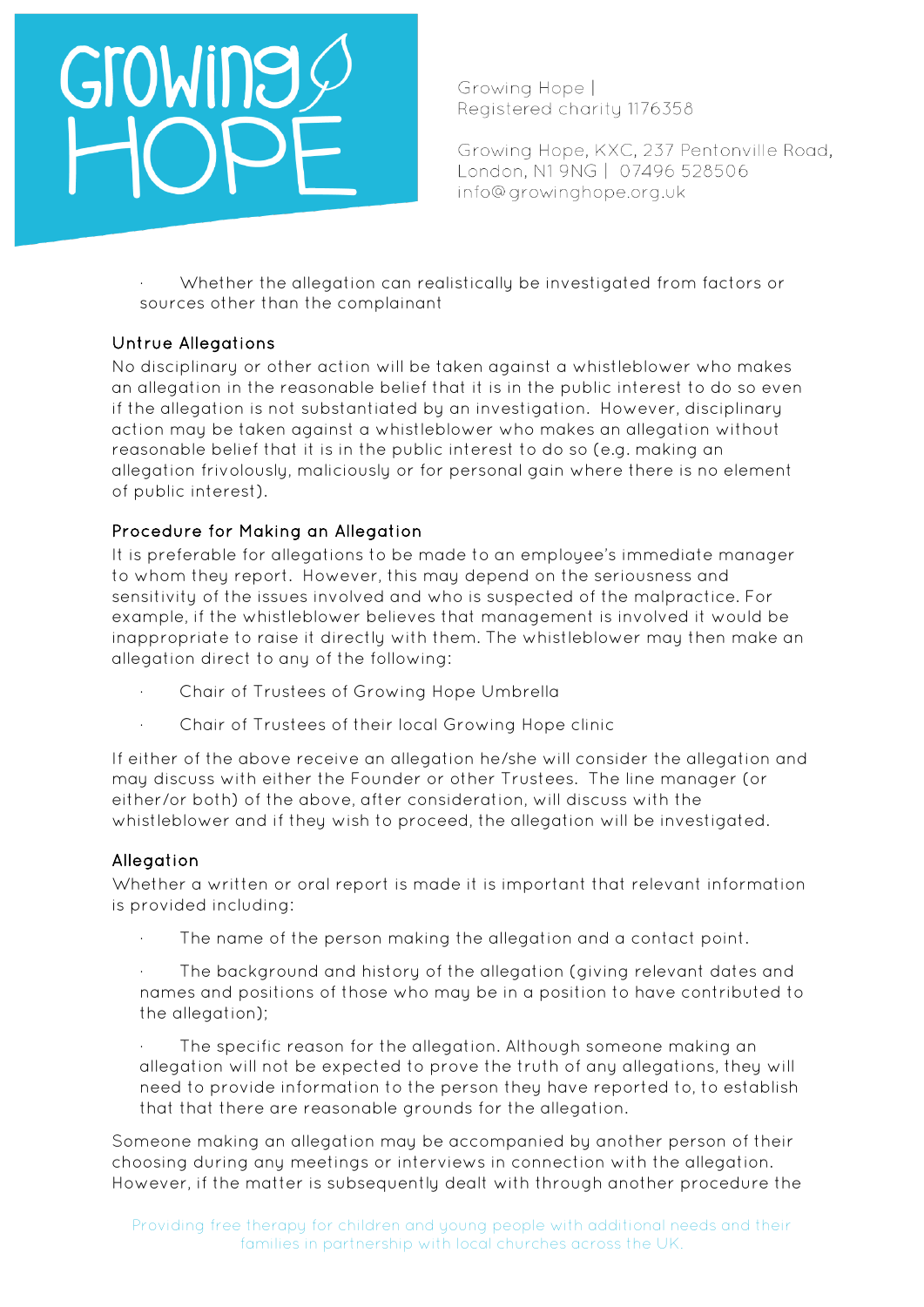# GroWine

Growing Hope I Registered charity 1176358

Growing Hope, KXC, 237 Pentonville Road, London, N1 9NG | 07496 528506 info@growinghope.org.uk

right to be accompanied will at that stage be in accordance with the relevant procedure.

## Action on receipt of an Allegation

The line manager will record details of the allegation gathering as much information as possible, (within 5 working days of receipt of the allegation) including:

- · The record of the allegation:
- The acknowledgement of the allegation;
- · Any documents supplied by the whistleblower

The investigator will ask the whistleblower for his/her preferred means of communication and contact details and use these for all communications with the whistleblower in order to preserve confidentiality.

If the allegation relates to fraud, potential fraud or other financial irregularity the Growing Hope Umbrella Finance Trustee will be informed within 5 working days of receipt of the allegation. This trustee will determine whether the allegation should be investigated and the method of investigation.

If the allegation discloses evidence of a criminal offence it will immediately be reported to the Board of Trustees of both the local Growing Hope clinic, and Growing Hope Umbrella, and a decision will be made as to whether to inform the Police. If the allegation concerns suspected harm to children the appropriate authorities will be informed immediately.

### Timetable

· An acknowledgement of the allegation in writing within 10 working days with

- o An indication of how Growing Hope propose to deal with the matter
- o An estimate of how long it will take to provide a final response
- o An indication of whether any initial enquiries have been made
- o Information on whistleblower support mechanisms
- o Indication whether further investigations will take place and if not, why not

Where the allegation has been made internally and anonymously, obviously Growing Hope will be unable to communicate what action has been taken.